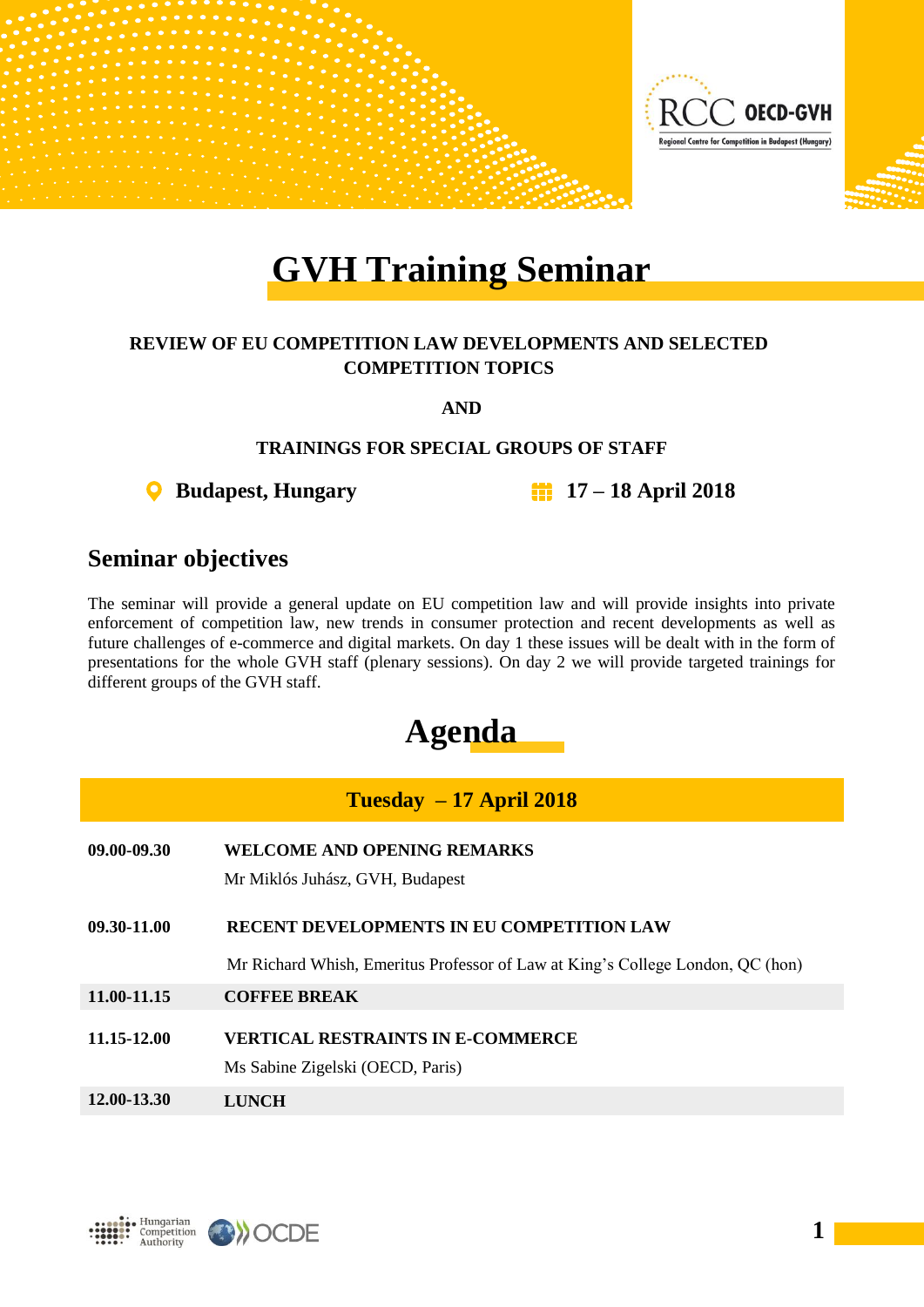#### **13.30-14.30 ALGORITHMS, MACHINE LEARNING AND COLLUSION**

Mr Ulrich Schwalbe (University of Hohenheim, Germany)

#### **14.30-14.45 COFFEE BREAK**

#### **14.45-15.30 NEW TRENDS IN US CONSUMER PROTECTION**

Mr Dotan Weinman (FTC, Washington)

#### **15.30-16.15 THE EU DAMAGES DIRECTIVE – FIRST EXPERIENCES AND RELEVANCE FOR NCAs**

Mr Johannes Holzwarth (European Competition Network and Private Enforcement, DG COMP, Brussels)